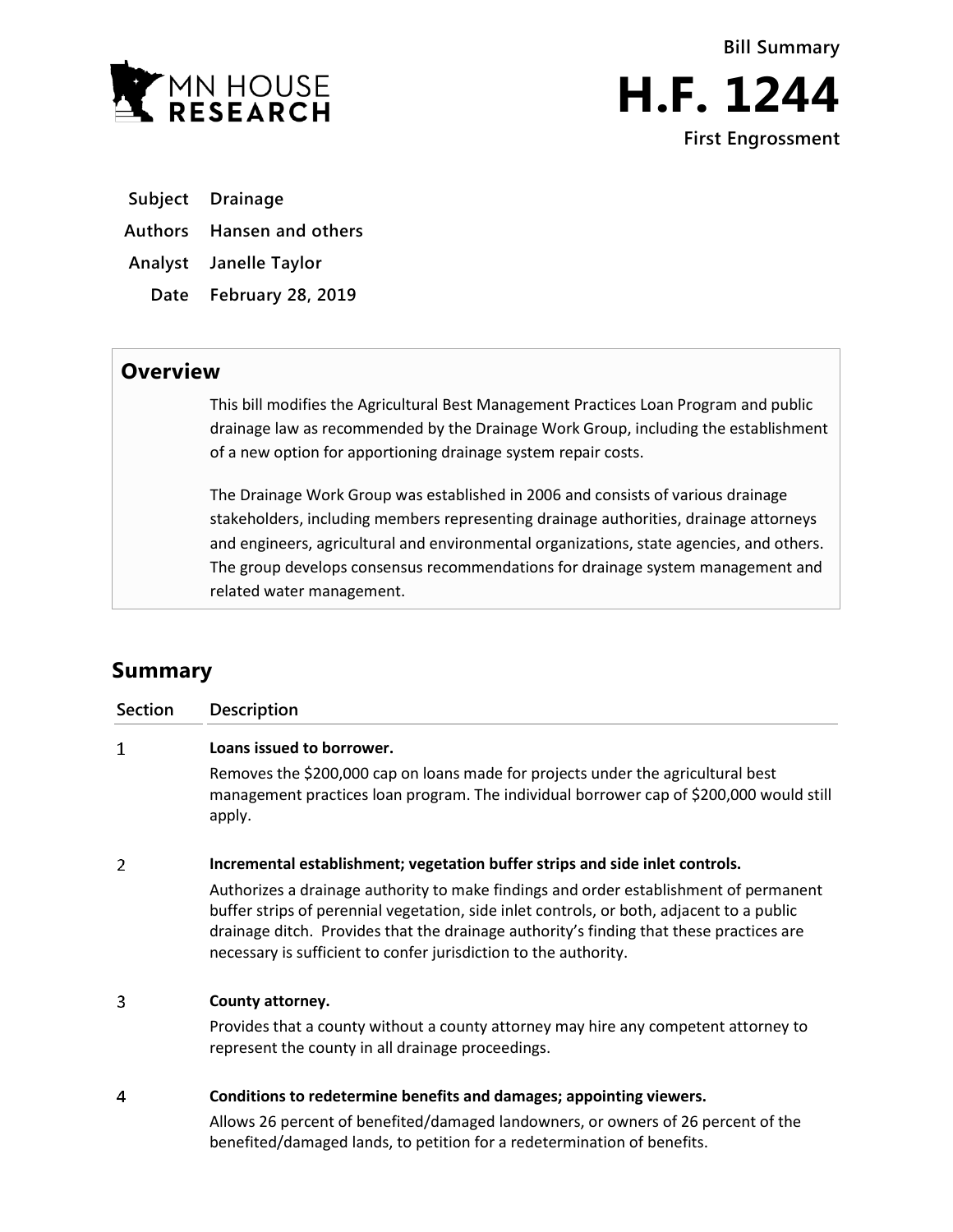## **Section Description**

5

**Hearing and procedure.**

|   | Removes a provision requiring final redetermination of benefit hearings to be held within<br>30 days of the mailing of the property owners' report.                                                                                                                                                                         |
|---|-----------------------------------------------------------------------------------------------------------------------------------------------------------------------------------------------------------------------------------------------------------------------------------------------------------------------------|
| 6 | Using redetermined benefits and damages.<br>Conforming change.                                                                                                                                                                                                                                                              |
|   | Apportioning repair costs; alternative option.<br>Subd. 1. Option. Allows a drainage authority to apportion repair costs on<br>property contributing runoff to the drainage system using a new option using the<br>relative runoff and relative sediment delivery from the property as provided in<br>the next subdivision. |

**Subd. 2. Report to apportion repair costs.** Establishes a process and requirements for determining the relative runoff and relative sediment delivery, including requiring a cost apportionment report to be prepared and specifying the qualifications of those putting together the report.

**Subd. 3. Hearing on report.** Requires the drainage authority to hold a hearing on the report and establishes notification and other requirements for the hearing. Allows the drainage authority to amend the report or require further consideration by the report preparer when the authority determines the apportionment of costs is inequitable.

**Subd. 4. Findings; approval.** Requires the drainage authority to make findings and approve the report and apportion the repair costs consistent with the report if the drainage authority finds them equitable based on certain factors.

**Subd. 5. Report updates.** Allows the drainage authority to continue to use the report to apportion costs. Allows a landowner to request the drainage authority to update the report based on changed land use and provides a process that must be followed for doing so.

**Subd. 6. Conservation lands.** Requires proper consideration to be given to certain property that is used for conservation purposes.

**Subd. 7. Appeals.** Allows a landowner to appeal the findings of a drainage authority under this section.

**Subd. 8. Definitions.** Defines "relative runoff" and "relative sediment delivery" for purposes of the new repair cost apportionment option.